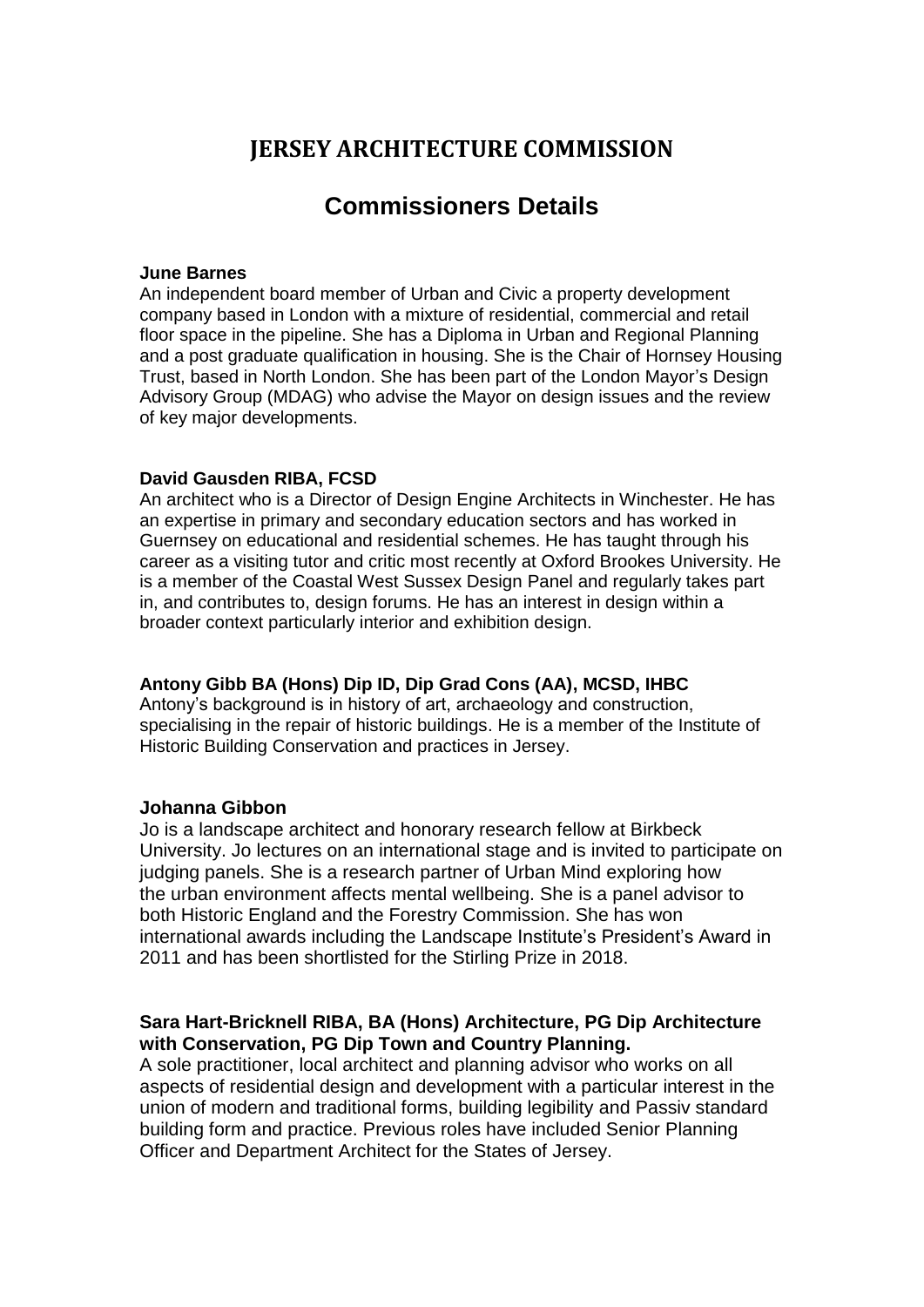#### **David Levitt OBE MA RIBA FRSA**

An architect who has specialised in all aspects of housing design with a particular emphasis on housing standards in both the private and social housing sectors. He is a founding member of Design for Homes a "not for profit" company dedicated to promoting good design and construction throughout the industry. For the last 20 years he has been one of the two nominated RIBA assessors on the judging panel for the Housing Design Awards. His most recent advisory role has been as a member of the Mayor of London's Design Advisory Group.

#### **David Prichard RIBA, AoU, FRSA**

Founder and partner in Metropolitan Workshop (Metwork) he was formerly a partner in MacCormac Jamieson Prichard Architects. Metwork has won several prestigious commissions and awards for its urban design work and residential projects in sensitive urban and rural contexts. Inter-disciplinary working has been at the core of his working method. He has for over 20 years been involved with the Civic Trust and has chaired the national panel of judges for their awards since 2004.

## **Lynne Sullivan OBE RIBA**

Lynne is an architect and recent Chair of RIBA Sustainable Futures, representing the RIBA as Climate Change Ambassador at COP21 in Paris. She founded sustainableBYdesign, finalists in all three BRE-sponsored UK Passivhaus prototype housing competitions, and has authored and chairs policy advice and research on sustainability in the built environment for UK governments and others. She chaired two reviews of energy efficiency regulations for the Building Regulation Advisory Committee, is a member of the Independent Commission on Climate for Cambridgeshire and Peterborough, and sits on the UK government's Green Construction Board. Lynne is an invited judge on many built environment awards and is a RIBA Competitions Design Advisor.

#### **Andy Theobold BSc (Hons) BArch (Hons) RIBA**

A practicing architect, partner and studio leader at Fielden Clegg Bradley, the 2008 Stirling Prize winners (the highest accolade in British Architecture), he has also has experience in presenting to Design Review Groups and sits on the CABE School Design Panel.

#### **Chris Twinn**

Chris is a design engineer who is a sustainability specialist in the built environment. He has contributed to many leading-edge projects including BedZED. His practice aims to give all projects a route to zero carbon, 75% better than UK building regulations energy use; and for various projects abroad - seeking zero carbon, water autonomy and as low as 10% car usage. He is a member of the Design Council, various design review panels as well as the EDGE think tank committee and is a non-exec director for the Sustainable Development Foundation.